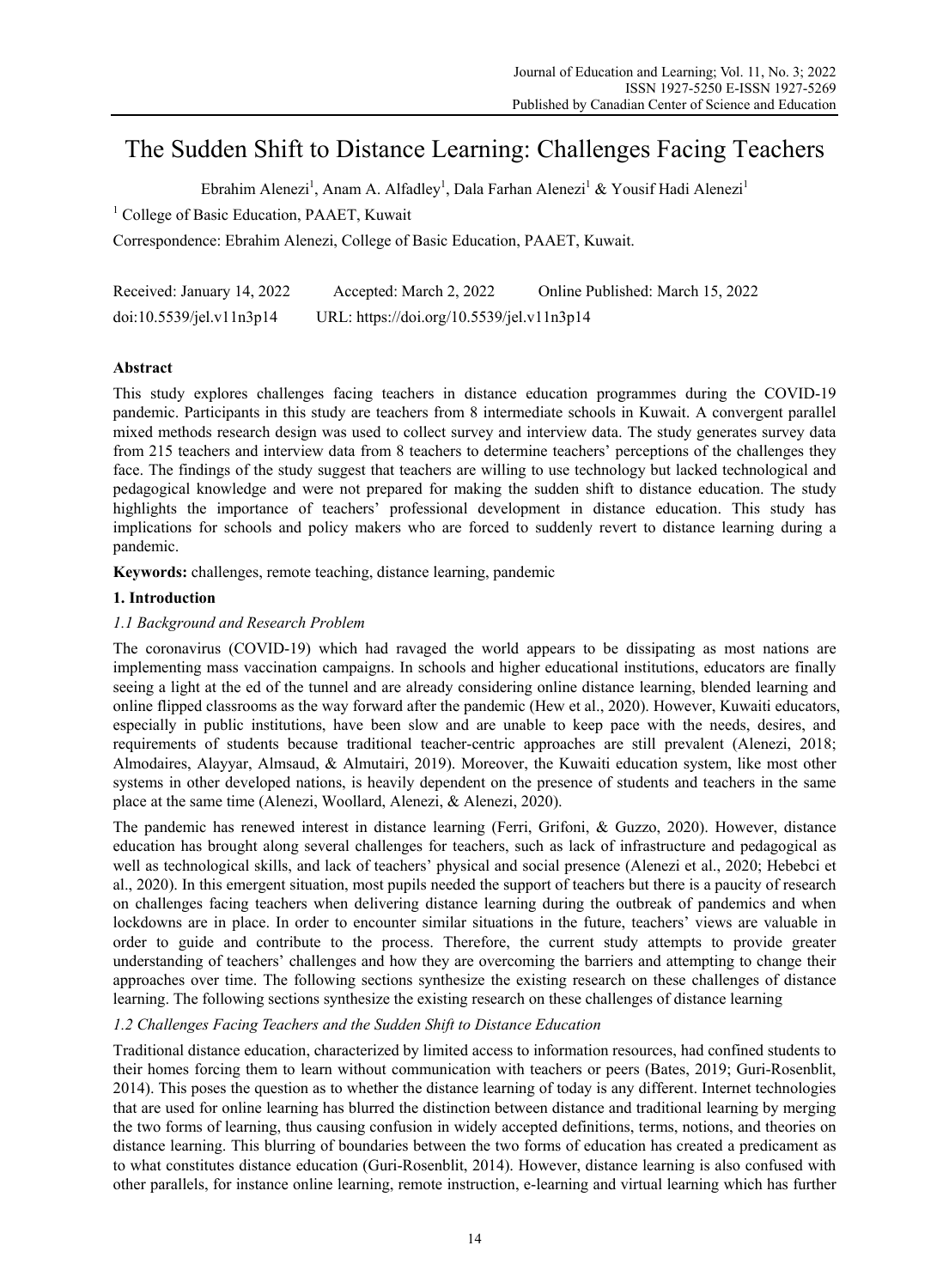blurred the issue (Traxler, 2018). In the current context, distance learning can be defined as a form of education that effectively utilizes a wide range of tools and technology to deliver instruction and materials, uses new online distance pedagogies to augment the student learning experience and facilitates student-teacher and student-student communication (both synchronous and asynchronous communication) as they are physically separate from each other during the instruction and learning process (Starkey et al., 2021; Armstrong-Mensah et al., 2020; Traxler, 2018).

Recent research that has examined distance learning in different countries reveals how technology mediates the role of teachers and students in the process of instruction and learning (Starkey et al., 2021; Greenhow, Lewin, & Staudt Willet, 2020). Distance or online learning has not only paved the way for the emergence of constructivism but has also become a key contributing factor for the emergence of new pedagogies (Bates, 2019; Reid-Martinez & Grooms, 2018). Therefore, educational institutions world over are embracing new technologies and pedagogies with the belief that online learning has the potential to overcome the inadequacies of traditional distance education (Dhawan, 2020), for instance, by providing interaction between students and their teachers or peers, by providing easy access to unlimited information resources such as e-books, journal articles and other online information resources, and to adapt, share, and reprocess the learning materials. However, it has been observed that educators faced many challenges as they had to move everything online hastily (Ferri et al., 2020; Kraft & Simon, 2020).

## 1.2.1 The Challenge: Moving Everything Online at Lightning Speed

In the context of the health threat caused by the pandemic, educational institutions have turned to distance learning as the only way of ensuring the continuity of education. This unexpected and abrupt move to emergency distance instruction has created considerable challenges for teachers and reduced the extent to which students can engage in learning (Hew et al., 2020; Kraft & Simon, 2020). Teachers are finding it difficult to balance their work and personal life during the pandemic, for instance responding to students' academic, physical, and emotional needs, as well as rapidly planning instruction to embrace the constantly changing situation (Jones & Kessler, 2020). Time is crucial for planning, designing, implementing, and improving educational programmes. However, educators lack time as they have to move everything online rapidly. The pandemic has not allowed for a gradual and balanced approach to distance education. On the other hand, the nature of teachers' work has changed completely and moved into an unknown space where there are no guidelines and where much of what works in traditional classrooms settings may not work online (Winter et al., 2021). In other words, teachers have a narrow preparation window and are unable to meaningfully engage their students. Incidentally, this move is having a profound effect on student learning (Salmons, 2020). Furthermore, the logic of legitimacy appears to drive the stigma that online or distance learning is not a better option as it cannot provide quality education as compared to in-person face-to-face learning (Hodges et al., 2020). In a survey that was administered to over 40,000 students from 118 American universities by EDUCAUSE in 2019, 70% of the students reported that they preferred face-to-face learning environments (Gierdowski, 2019). However, it is hoped this stigma may end as the pandemic rages on (Kraft & Simon, 2020).

#### 1.2.2 The Challenge: Passive Students

Research has demonstrated that online distance learning can only be effective if students are methodical and orderly, determined and autonomous (Brown, 2019). Recent research shows that students are passive and resist new experiences, have low self-confidence, are unable to interact appropriately with their peers, have problems interacting with teachers, have attentional difficulties, are easily distracted, and lack motivation and self-discipline (Winter et al., 2021). Such challenges are mainly related to the lack of human interaction between teachers and students and between students and their peers (Rudnick, 2020). Social isolation and lack of interactivity are major shortcomings of emergency remote teaching, as technology is the only channel that pupils use to interact with teachers and peers (Dong et al., 2020). The lack of interaction with peers, friends, classmates, and teachers can have a negative psychological effect (Brazendale et al., 2017). Interaction is crucial for acquiring the knowledge for navigating through various technological and pedagogical tools (Carmo & Franco, 2019). Students are less likely to engage in distance learning activities regularly because of lack of non-vocal elements of nonverbal communication or body language and psychological impacts such as longer durations of quarantine, fears of infection, frustration and boredom, inadequate information, financial loss, and stigma (Brooks et al., 2020; Kraft & Simon, 2020; Carmo & Franco, 2019). Therefore, maintaining meaningful engagement or encouraging all students to participate in online activities at the same time can be a challenge. In order to address this social-level challenge, schools will have to focus not only on "delivering educational materials to children, but in offering an opportunity for students to interact with teachers and obtain psychological counselling" (Wang et al., 2020, p. 395). Teachers can play a vital role by connecting with students and providing psychological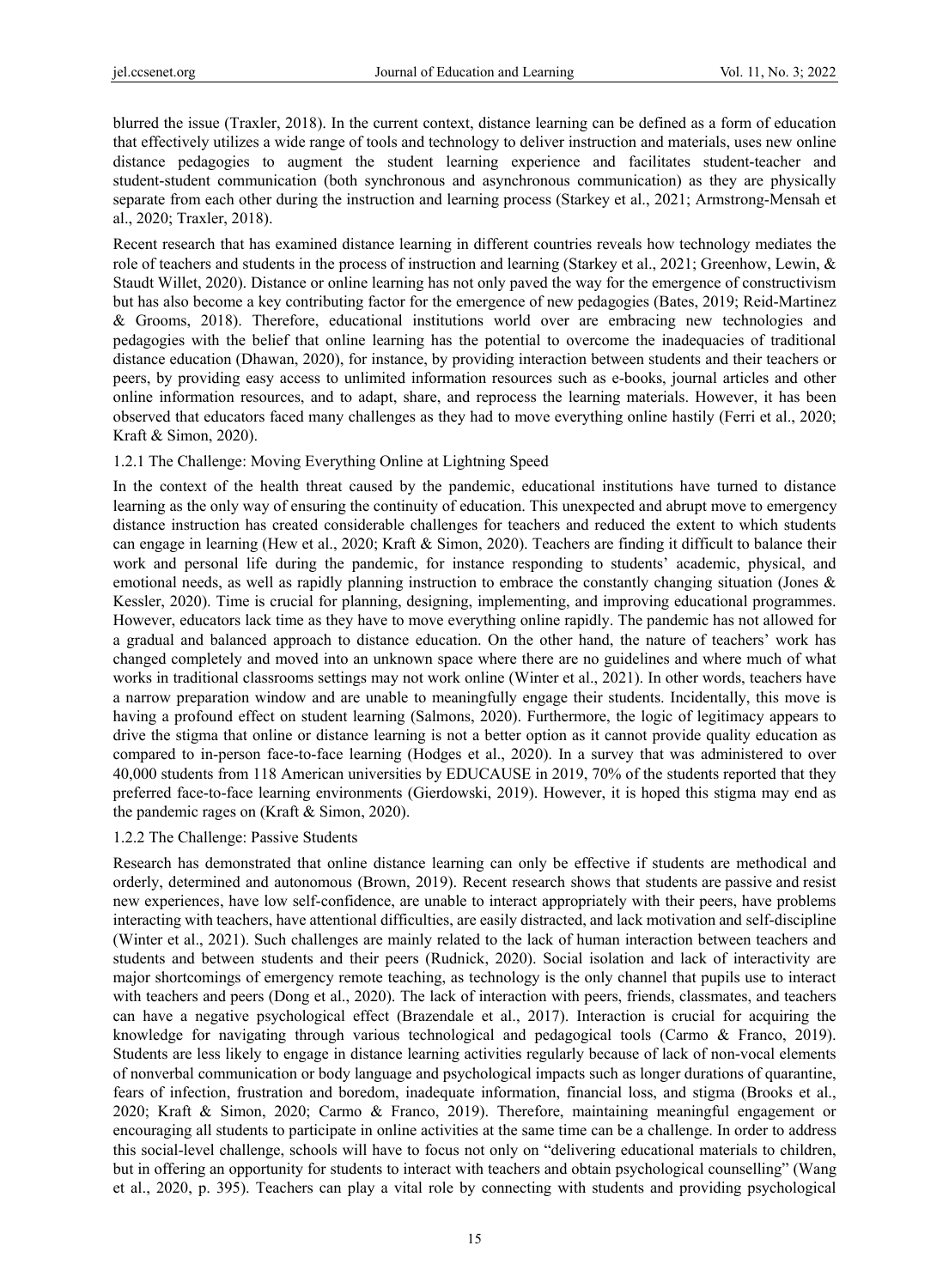support for students who are at a higher risk of depression due to isolation from their teachers and colleagues and by developing a sense of community (Scull et al., 2020; Berry, 2019).

## 1.2.3 The Challenge: Teacher Presence

The physical separation between students and instructors is claimed to result in a psychological-communication gap or lead to transactional distance creating a sense of danger, frustration, or students' misunderstandings about themselves and about the learning process (Moore, 1993 cited in Zilka, Cohen, & Rahimi, 2018). Teacher's social presence can encourage meaningful communication; create a climate of cooperation and public discourse through feedback (Zilka et al., 2018). According to Poth (2018) an individual's social presence within the learning environment may not only promote a more engaging and supportive educational experience but also motivate students. Thus, social presence is a "critical affective component" and "one of the more important constructs in determining the level of interaction and effectiveness of learning in an online environment" (Mykota, 2017, p. 137). Dialogue between students and teachers as well as support for the learners and their needs may increase students' sense of social presence. This requires teachers to actively partake in the discussion to encourage student participation (Zilka et al., 2018). However, establishing and maintaining a 'presence' online as depicted by Garrison (2017) is not easy when lockdowns are in place as much of the learning is completed asynchronously, for example pre-recorded lessons or lectures. Most importantly, students participating in asynchronous learning environments have to be extremely self-motivated and have a high level of self-discipline as teachers are not virtually present (Ferraro et al., 2020).

## 1.2.4 The Challenge: Lack of Preparedness of Teachers

In order to learn about teachers' experiences in the rapid transition to online teaching, it is essential to examine how prepared teachers are for online teaching. Social distancing and lockdowns have significantly disturbed traditional educational practices, but teachers are continuing to rely on traditional teaching pedagogies when delivering instruction in the distance learning environment (Pokhrel & Chhetri, 2021; Armstrong-Mensah et al., 2020). Some of the challenges facing teachers are spending a considerable amount of time on familiarising with the online teaching environment, using new approaches, for example organising virtual teaching related activities, virtual meetings, and group discussions, to engage with students (Cavanaugh & DeWeese, 2020; Scull et al., 2020). This suggests that teacher preparedness continues to be an issue across most contexts (Howard et al., 2020). One of the requirements for teachers in the situation they are in today is to adapt to the new teaching environment. Adaptability here refers to the potential of the teachers to adjust their psycho-behavioural mechanism to cope with the changes and uncertainties (Collie & Martin, 2017). It is claimed to comprise three dimensions, namely behaviour adjustment, emotional adaptation, and change in mindset (Collie et al., 2018). Adaptability is different from teachers' resilience or having the perseverance to deal with challenges.

The quick move to emergency remote teaching has frustrated teachers who were unable to decipher how to use digital tools, online resources, and apps for distance education. In other words, the educators were used to conventional teaching delivery and were obliged to embrace technology although they were not prepared for this sudden shift to teaching remotely (Barrot, Llenares, & del Rosario, 2021; Winter et al., 2021). Skills, knowledge, and competencies are required for online teaching and teachers must know how and when to use technology appropriately (Winter et al., 2021). Previous studies have highlighted that teachers must believe in the use of technology and be willing to use it in their daily practice (Ertmer, 2005; Tondeur et al., 2017). Overall, the technological challenges are mainly related to teacher digital competence (Ferri et al., 2020).

Teachers' pedagogical orientation is another challenge. Researchers have argued that shaping a teachers' pedagogical orientation involves fundamentally changing the role of the teacher from that of a sage-on the-stage to that of a guide-on-the-side (Tarling & Ng'ambi, 2016). However, in distance learning environments, teachers' pedagogical orientation must align with their technological competence (Carmo & Franco, 2019). The pedagogical challenges are principally associated with teachers' lack of digital skills and lack of social and cognitive presence or the ability to construct meaning through sustained communication within a community of inquiry (Ferri et al., 2020).

Technology is increasingly being used not only to deliver instruction, but also to support and assist learners and to assess students in innovative ways, for example using analytics to assess the quality and practicality of online resources and track student involvement in online activities (Martin & Ndoye, 2016). However, aligning pedagogy, content, assessment, and appropriate use of technologies, and online strategies is a challenge especially in distance education (Zhang et al., 2020). Assessing students during a pandemic is even more challenging. A recent study from Kuwait fund that summative assessments are still being used to assess final examinations and also used as an evaluation tool for curriculum, teacher performance, and school performance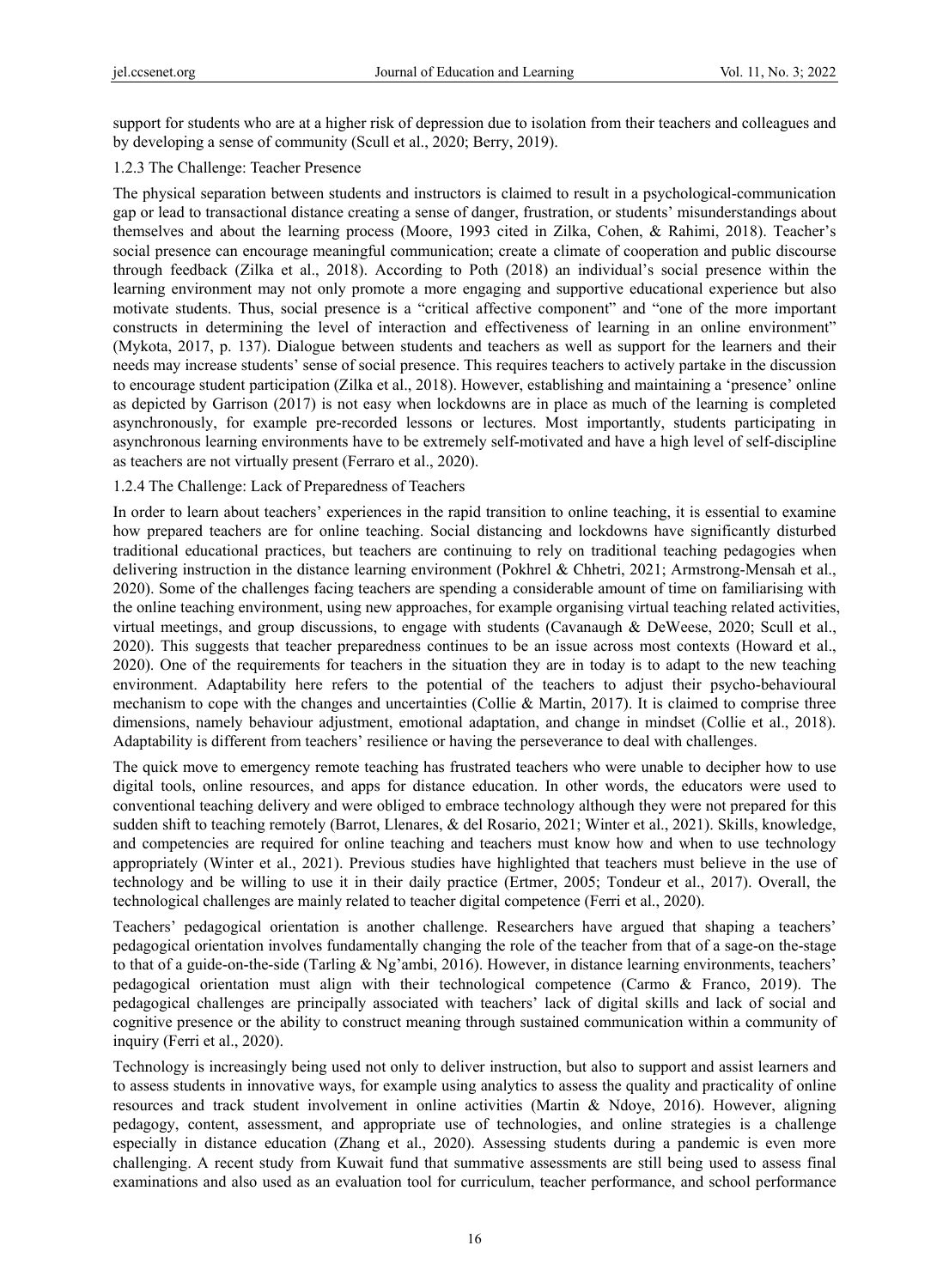(Alhashem & Agha, 2020). Another study from the Middle East found that the main challenges of remote assessment were academic dishonesty, infrastructure, and commitment of students to submit assessments (Guangul et al., 2020). These results suggest that the recent return to distance education has exposed the lack of preparedness of teachers in Kuwait to formatively assess students.

1.2.5 The Challenge: Lack of Support/Adequate Professional Development

Teachers' frustration and the reliance on conventional pedagogies indicates that there is the need for thoughtfully planning distance education and engaging teachers in online professional development programmes (Richter & Idleman, 2017). Professional development opportunities are required so that teachers can adapt to distance education more easily (Hebebci et al., 2020). Workshops or training for teachers can improve their technological and pedagogical competencies in online learning, for example to develop interactive learning approaches, improve communication, and mitigate challenges associated with student motivation and engagement (Cardullo et al., 2021; Ferri et al., 2020). This suggests that a lack of support from policy makers may result in poor participation in distance education.

The overarching research question that guided this research is:

What are the teachers' views on the challenges presented by distance learning during the COVID-19 pandemic?

The research question is answered based on two constructs discussed in the literature review: technological and pedagogical challenges.

In the next section, we will use an appropriate research methodology that would permit exploration of teachers' perspectives, practices, and challenges.

#### **2. Research Methodology**

Given the centrality of teachers in this study, their experiences and perspectives need to be captured to explore the challenges facing them when schools in Kuwait are making the transition to distance learning. Therefore, a convergent parallel mixed methodology consisting of both qualitative and quantitative methods was used for this study. This research design allowed the researchers to conduct the quantitative and qualitative phases simultaneously, collect and analyse the survey and interviews independently, and interpret the results together (Creswell & Plano Clark, 2017). Quantitative data were collected and analysed followed by interviews. Although the researcher in this study has adopted a pragmatist stance the current study focuses on giving priority to qualitative methodology. Methodological triangulation was used to directly compare the quantitative and qualitative results. This enabled corroboration and validation.

## *2.1 Sample*

The study targeted 305 intermediate teachers from schools in Kuwait but only 215 participants were surveyed. The response rate was 70%. The participating teachers gave written informed consent. The demographic characteristics of the participants are tabulated below.

| Characteristics       |               | Frequency |
|-----------------------|---------------|-----------|
| Gender                | Male          | 93        |
|                       | Female        | 122       |
| Experience (in years) | $1 - 5$       | 87        |
|                       | $6 - 10$      | 16        |
|                       | Over 11       | 112       |
| Education level       | Postgraduate  | 177       |
|                       | Undergraduate | 38        |

Table 1. Demographic characteristics

All the participants shared a defining characteristic typically teaching at intermediate schools in Kuwait. The participants were chosen from 6 different schools. They had varied experience (see Table 1). As seen in the table, most participants were female  $(N = 122)$  as more Kuwaiti women choose teaching as a profession. Data were collected from August 2021 to September 2021.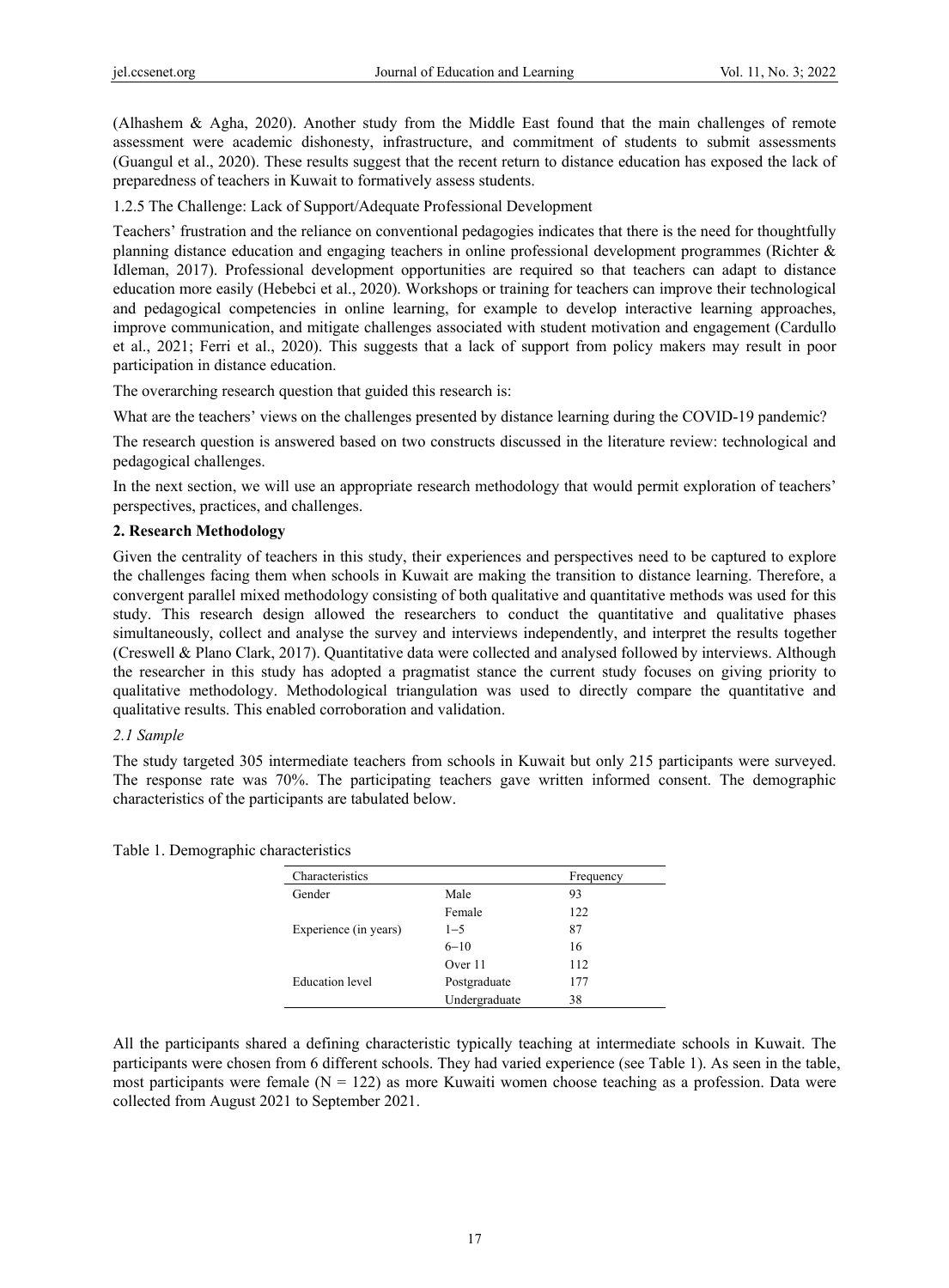## *2.2 Research Instrument*

A questionnaire and interview schedule was used to collect data.

## 2.2.1 Quantitative Phase: Survey

Teachers' perceptions of the challenges of distance education programmes were investigated using the Inverness Institute survey (2021). The questionnaire consisted of five broad hypothesized strands: (i) barriers to effective teaching and learning; (ii) teachers' experiences with distance learning; (iii) teachers' teaching arrangement during the pandemic; (iv) support for teachers when adjusting to the transition to distance learning; and (v) responding to challenges. The questionnaire items were modified and adapted for use with Kuwaiti teachers. The Likert scale statements used the choices 'Strongly Disagree', 'Disagree', 'Agree', and 'Strongly Agree'. The reliability of each of the 26 items in the survey was evaluated. The alpha coefficient for the 26 items is 0.86 suggesting that the items have relatively high internal consistency. The survey instrument was administered using SurveyMonkey and the participants used the hyperlink sent via e-mail and WhatsApp to access the online survey. Consent was obtained prior to participation in the research.

#### 2.2.2 Qualitative Phase: Interviews

Interviews were used to explain, better understand, and explore the teachers' opinions and experiences by further exploring the issues arising from the survey (McGrath, Palmgren, & Liljedahl, 2019). The open-ended interview questions developed from literature and the study objectives (e.g., teachers' perceptions of the challenges presented by distance learning and the strategies used to overcome the challenges). A semi-structured interview guide was used with questions pertaining to teachers' opinions about the transition to distance learning, the pedagogical strategies adopted by them, the challenges they experienced when providing instruction to their students, as well as the difficulties they believed their students experienced, the support they received from schools and policy makers, and how they coped with the situation.

Interviews were conducted online during using WhatsApp an instant messaging app. Eight teachers who completed the survey agreed to be interviewed. The unique communication and multimedia features offered by WhatsApp (smart phone and laptop version) were exploited. The researcher was able to effectively communicate with the teachers because of the ease of use of the laptop keyboard compared to the small smartphone touchscreen. The interviews, which were recorded, were transcribed by the researcher using Microsoft Word. The use of a laptop allowed for easily copying and pasting the transcripts into the word-processing programme. Thematic analysis was carried out using the framework suggested by Braun and Clark (2013).

#### 2.2.3 Phases of Analysis

To establish trustworthiness, the data was analysed in several phases. Initially, the survey data was analysed using descriptive statistics. Frequency statistics were used with the variables. In the next phase, the interview data was thematically analysed, and the 6 steps used were reading the text and familiarizing with the data, coding, exploring themes, reviewing themes, naming themes, and producing or finalizing the report (Braun & Clark, 2013). Finally, the data was triangulated. Methodological triangulation was used to triangulate data from the interviews and the survey questionnaire.

#### **3. Results**

#### *3.1 Survey Results*

The descriptive data are presented here in a narrative style under five thematic headings. Table 2 (Barriers to effective teaching and learning; items 1−9) shows that a vast majority of the teachers did face challenges when using distance education for teaching and learning. However, most teachers did not agree or disagree to the statements as they were not sure whether distance posed challenges.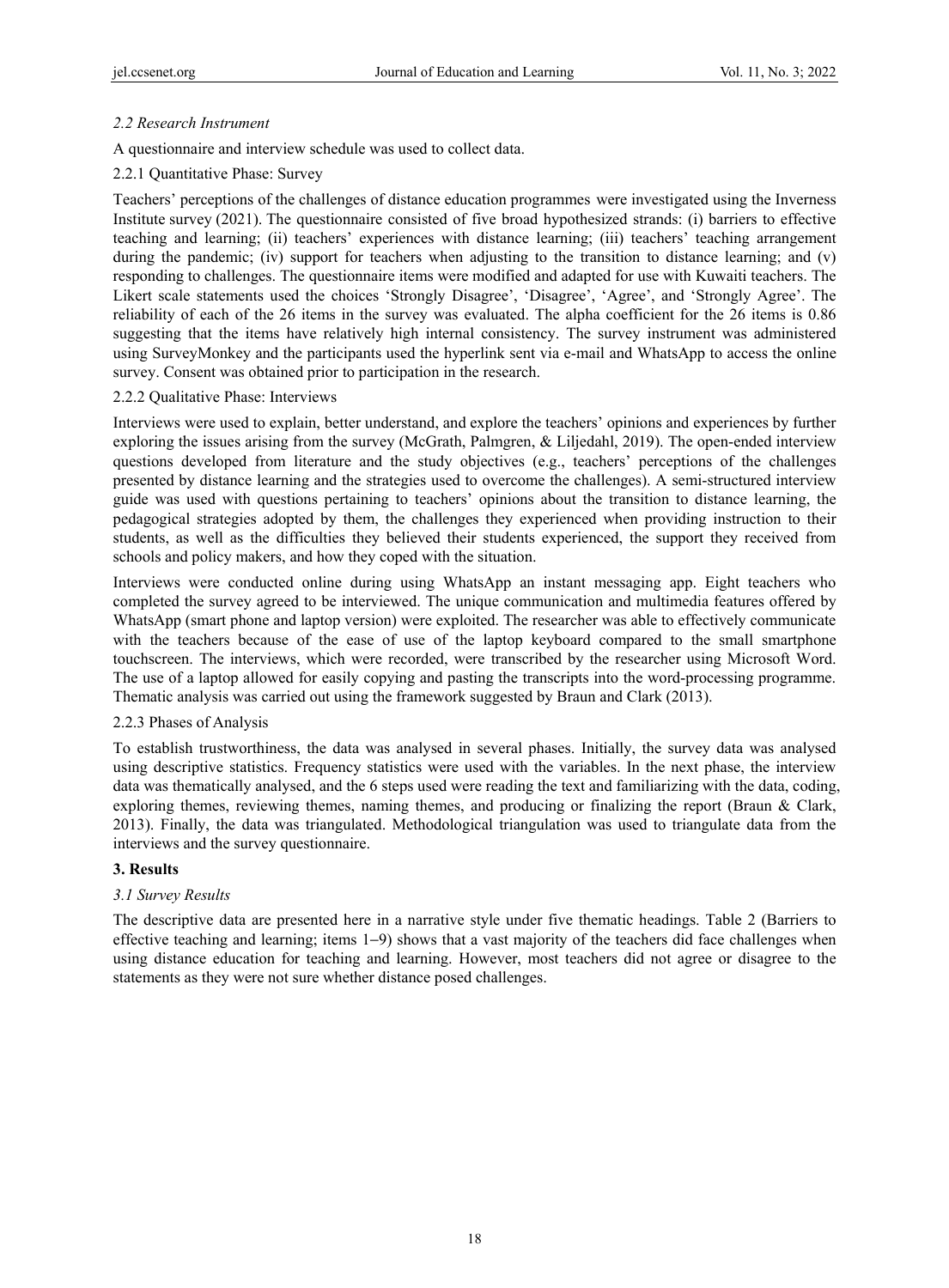# Table 2. Barriers to effective teaching and learning

|   | Barriers to teaching and learning                                   | <b>SD</b> |      |          |               | N   |               |    |               | SА  |               |
|---|---------------------------------------------------------------------|-----------|------|----------|---------------|-----|---------------|----|---------------|-----|---------------|
|   | Items                                                               |           | $\%$ | F        | $\frac{0}{0}$ | F   | $\frac{0}{0}$ |    | $\frac{0}{0}$ |     | $\frac{0}{0}$ |
|   | Students do not understand content                                  | 8         | 3.7  |          | 0.5           | 103 | 47.9          | 10 | 4.6           | 93  | 43.3          |
|   | I spend too much time communicating with students                   |           | 0.5  | $\theta$ | $\theta$      | 87  | 40.5          | 12 | 5.6           | 115 | 53.5          |
|   | I spend too much time checking assignments                          | b         | 2.8  |          | 0.5           | 84  | 39.1          | 12 | 5.6           | 112 | 52.1          |
|   | I spend too much time on preparing lessons                          |           | 1.4  | $\Omega$ | $\Omega$      | 74  | 34.4          | 13 | 6.0           | 125 | 58.1          |
|   | Student absence and lack of motivation to learn is a challenge      | 4         | 1.9  |          | 0.5           | 57  | 26.5          | 14 | 6.5           | 139 | 64.6          |
| 6 | Limited access to digital devices (e.g., computer, laptop, tablets) | 4         | 1.9  | $\Omega$ | $\theta$      | 86  | 40.0          | 12 | 5.6           | 113 | 52.6          |
|   | Limited access to reliable internet connection                      | 6         | 2.8  |          | 0.5           | 70  | 32.6          | 14 | 6.5           | 124 | 57.6          |
| 8 | Not familiar with digital learning tools                            | 35        | 16.3 | 5.       | 2.3           | 75  | 34.9          |    |               | 89  | 41.4          |
| 9 | Not satisfied with the quality of digital learning materials and    |           | 5.1  |          | 2.3           | 82  | 38.1          |    |               | 106 | 49.3          |
|   | programs                                                            |           |      |          |               |     |               |    |               |     |               |

Table 3 (Teachers' experiences with distance learning; items 10−15) shows that a vast majority of the teachers did experience challenges when making the shift from traditional or blended learning to distance education. However, most teachers did not agree or remained neutral to the statement that transitioning to distance education is very difficult.

Table 3. Teachers' experiences with distance learning

| Teachers' experiences |                                                                    | SD. |               | D        |               | N  |               | А  |               | <b>SA</b> |      |
|-----------------------|--------------------------------------------------------------------|-----|---------------|----------|---------------|----|---------------|----|---------------|-----------|------|
|                       | Items                                                              | F   | $\frac{0}{0}$ | F        | $\frac{0}{0}$ | F  | $\frac{0}{0}$ | F  | $\frac{0}{0}$ | F         | $\%$ |
| 10                    | The current conditions of teaching are very challenging            | 35  | 16.3          |          | 2.3           | 76 | 35.3          |    | 5.1           | 88        | 40.9 |
| 11                    | The public do not understand what teachers are going through and   |     | 3.3           | $\Omega$ | $\theta$      | 65 | 30.2          | 14 | 6.5           | 129       | 60.0 |
|                       | how difficult it is to adjust to these new circumstances           |     |               |          |               |    |               |    |               |           |      |
| 12                    | Transitioning to distance learning/remote instruction has been     | 53  | 24.6          | 5        | 2.3           | 88 | 40.9          | 5  | 2.3           | 64        | 29.7 |
|                       | very difficult                                                     |     |               |          |               |    |               |    |               |           |      |
| 13                    | With a lot of effort, I have found out how to make distance        | 18  | 8.4           |          | 0.6           | 76 | 35.3          | 14 | 6.5           | 106       | 49.3 |
|                       | learning/remote instruction work                                   |     |               |          |               |    |               |    |               |           |      |
| 14                    | I am still trying to figure out how to make distance learning work | 29  | 13.5          | 5.       | 2.3           | 87 | 40.5          | 5  | 2.3           | 89        | 41.4 |
| 15                    | I am trying hard, but I am still struggling although I have used   | 10  | 4.6           | $\Omega$ | $\theta$      | 66 | 30.7          | 13 | 6.0           | 126       | 58.6 |
|                       | blended learning                                                   |     |               |          |               |    |               |    |               |           |      |

Table 4 (Teachers' teaching arrangement; items 16−18) shows that most teachers were using distance learning (Agree 7.4%; Strongly Agree 33.95%), individualized learning (Agree 6.98%; Strongly Agree 33.49%) and blended or hybrid learning (Agree 6%; Strongly Agree 32.21%). However, a vast majority neither agreed nor disagreed to these statements.

Table 4. Teachers' teaching arrangement

|    | Teaching arrangement                                 | SD |               |               |    |               |     |               |    |               |
|----|------------------------------------------------------|----|---------------|---------------|----|---------------|-----|---------------|----|---------------|
|    | Items                                                |    | $\frac{0}{0}$ | $\frac{0}{0}$ | н. | $\frac{0}{0}$ |     | $\frac{0}{0}$ |    | $\frac{0}{0}$ |
| 16 | Distance learning with all students                  |    |               | $\Omega$      | 92 | 42.8          | 16. | 74            |    | 33.9          |
|    | In-person with all students                          |    | 15.8          |               | 94 | 43.7          |     |               |    | 33.5          |
| 18 | A hybrid of distance learning and in-person learning |    | 149           |               | 90 | 41.9          |     | 6.0           | 80 |               |

With regard to support for teachers (Table 5; items 19−21) many felt that they were well supported by the school and policy makers (Disagree 3.26%; Strongly Disagree 29.3%). Once again, most teachers remained neutral in their responses.

Table 5. Support for teachers when adjusting to the transition to distance learning

|    | Support for teachers | <b>SD</b> |               |   |               | N  |               |   |      | SА |               |
|----|----------------------|-----------|---------------|---|---------------|----|---------------|---|------|----|---------------|
|    | Items                |           | $\frac{0}{0}$ | F | $\frac{0}{0}$ | F  | $\frac{0}{0}$ | ы | $\%$ |    | $\frac{0}{0}$ |
| 19 | Not supported at all |           | 15.8          |   |               | 10 | 51.2          |   | 4.2  | 62 | 28.8          |
| 20 | Somewhat supported   |           | 14.4          |   | 23            | 20 | 55.8          |   |      |    | 23.7          |
| 21 | Very much supported  | 63        | 29.3          |   | 3.3           | 99 | 46.0          |   |      | 38 |               |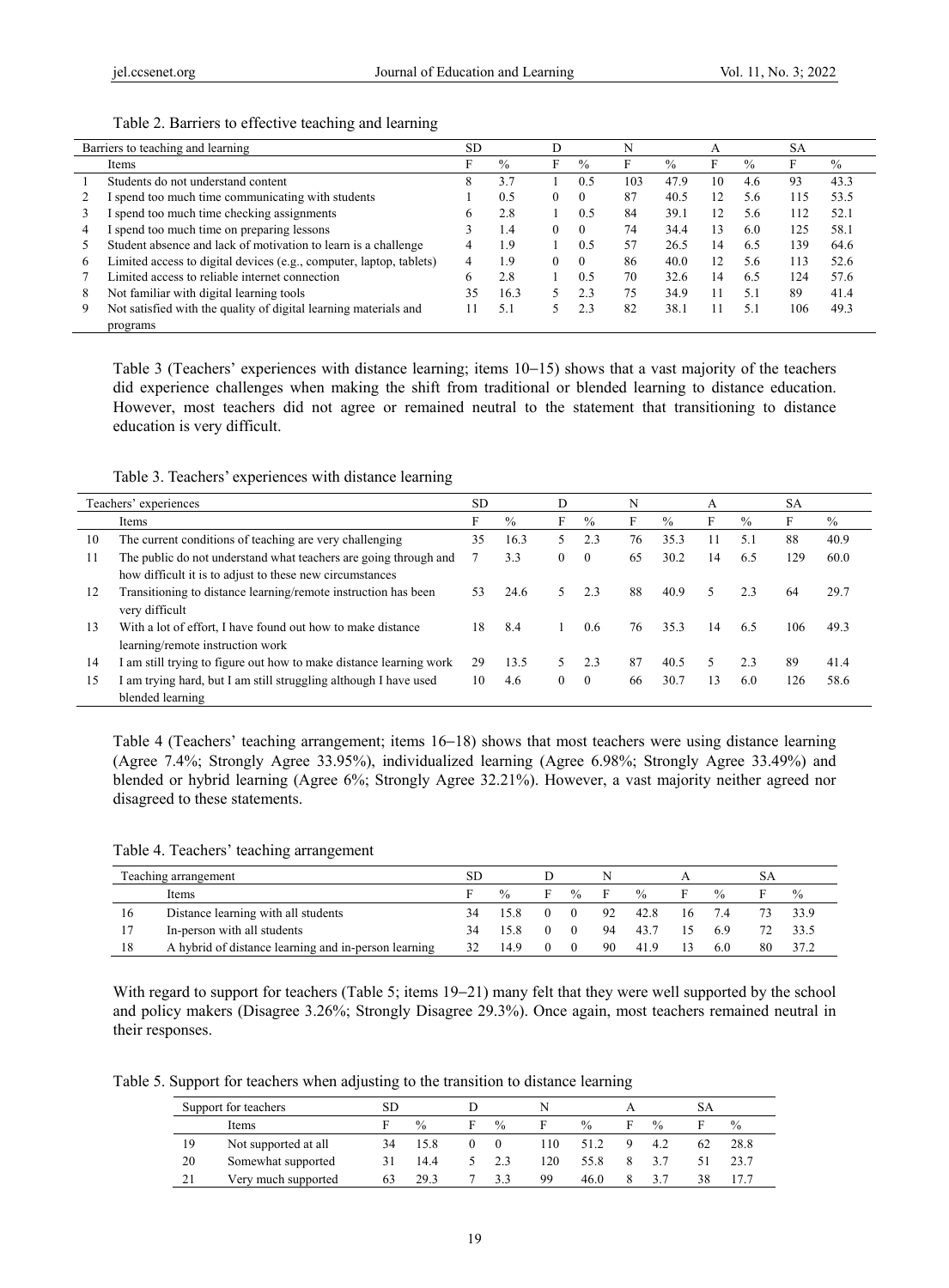With regard to the statements (items 22−26) on how the teachers were responding to the challenges (Table 6), many teachers were trying to find new approaches (Agree 5.58%; Strongly Agree 46.05%) and supporting their colleagues (Agree 10.7%; Strongly Agree 46.98%). However, a vast majority remained neutral to creating new lesson plans/materials (52.6%) and for trying new pedagogical strategies (51.2%).

Table 6. Responding to challenges

| Responding to challenges |                                                          | <b>SD</b> |               |   |               | N   |               |    |               |     |               |
|--------------------------|----------------------------------------------------------|-----------|---------------|---|---------------|-----|---------------|----|---------------|-----|---------------|
|                          | Items                                                    | E.        | $\frac{0}{0}$ | F | $\frac{0}{0}$ | F   | $\frac{0}{0}$ | F  | $\frac{0}{0}$ |     | $\frac{0}{0}$ |
| 22                       | I have found new ways to teach under these circumstances |           | 5.6           |   | 0.9           | 90  | 41.9          |    | 5.6           | 99  | 46.0          |
| 23                       | I have created new lesson plans and materials            | 15        | 6.9           |   | 1.4           | 113 | 52.6          | 14 | 6.5           | 70  | 32.5          |
| 24                       | I have supported colleagues as they struggle to adapt    | 4         | 1.9           |   | $\Omega$      | 87  | 40.5          | 23 | 10.7          | 101 | 46.9          |
| 25                       | have tried new pedagogical strategies                    | 15        | 6.9           |   | 1.4           | 110 | 51.2          |    | 7.9           | 70  | 32.6          |
| 26                       | Using new curricula/materials developed by curriculum    | 13        | 6.0           |   | 1.4           | 100 | 46.5          | 19 | 8.8           | 80  | 37.2          |
|                          | designers/colleagues                                     |           |               |   |               |     |               |    |               |     |               |

#### *3.2 Interview Findings*

The thematic analysis of the interview data revealed key issues related to teachers' experiences and perceptions of the challenges of distance education. These findings are organised into the following five thematic clusters and the findings are presented with supporting excerpts from the interview transcripts.

Theme 1: Confusion over making the shift

Responses to the question on teachers' transition to distance learning revealed a nuanced view of teachers' attitudes towards and beliefs about the transition to distance learning. Two teachers indicated that distance learning was the only choice under the current situation:

Making the transition to distance learning is a must, due to the health conditions and the pandemic. It is very essential to teach students and not to interrupt their studies. (T2)

The transition had been difficult, but we are making it work. This model is appropriate for the situation we are in. (T4)

However, others disagreed:

I do not agree that we must continue teaching in this way after the pandemic has receded. How are we to really engage students? (T1)

Distance learning is not ideal. Although it's not necessarily anyone's fault but the situation has forced us to deliver instruction online. (T3)

This sudden shift…. I do not know how students can become more active and independent learners. (T5)

As one teacher explained:

We were trained to teach using flipped classrooms, blended learning etc., so we can combine traditional face-to-face instruction with technology enabled learning. Therefore, we are struggling. (T2)

The respondents also reported challenges related to teachers struggling with remote instruction and with the use of technology:

I think many teachers lack confidence in using technology and in adjusting to a new instructional approach

Only some teachers are familiar with these things… the rest are using the old way of teaching with new technology. (T4)

The above quotes indicate that the challenges are teacher related. It suggests barriers to effective technology integration including teachers' lack of confidence and pedagogical knowledge for technology use.

Theme 2: Inability to bridge distance for learners

In response to the question about the challenges the teachers faced when supporting their students who were struggling with distance learning the most common response from teachers was that they lacked the ability to hold students accountable.

It is not easy. Most teachers are finding it difficult to engage or motivate students and to hold them accountable. (T4)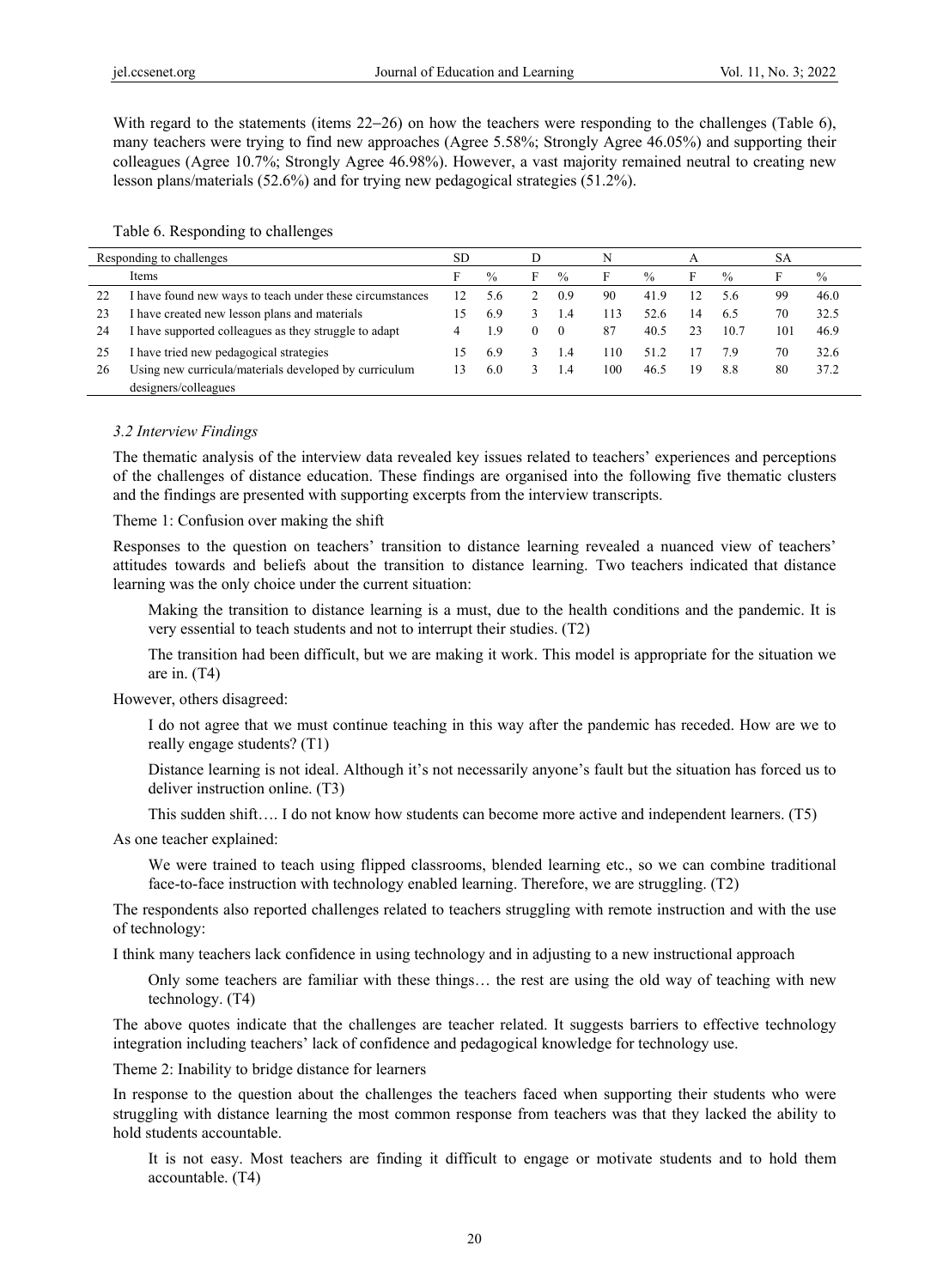Students need us. However, the problem is having them participate in online activities. I am still trying to figure out how distance learning is going to get more students engaged. (T2)

Students are confused about how we are going to assess them. I cannot meet with students via video conferencing unless they request it. (T1)

I know that most students are logging into Zoom meetings, but some are passive. They do not take part in discussions or ask questions. Thy also do not complete their assignments. So, I am unable to ascertain whether they are learning or not. (T3)

They are not focused. They need direct supervision. (T5)

Some students are showing interest, but parents informed me that they are using it for non-academic purposes.

For those few who are fully involved, I am able to offer support. For those who are not engaged, I can do nothing. (T3)

When the teachers were prompted and queried about the challenges their students are facing that made their tasks more difficult most teachers believed that distance learning environments did not provide the best setting for learning:

It is not that the students are against distance learning. It's just that they were not comfortable. (T1)

When I use Microsoft Forms for quizzes or tests, they find it difficult. (T1)

There were many students who had contracted COVID-19 or have family members who have the virus. On top of it they had to also learn from home. My problem is dealing with distressed students. (T2)

They are struggling to focus and engage although I am only covering much lesser content or lessons online than I what I used to cover in classrooms. It is more challenging to give one-on-one support. (T5)

Two respondents expressed that they missed their students, and that they were unable to see or interact with them face to face. They opined that in a virtual setting they were unable to overcome communication barriers.

Some students are feeling deprived of social contact, they appeared to be miserable and were also less motivated. (T2)

They feel disconnected as they are unable to meet with teachers and classmates. (T4)

These responses indicate that the teachers had concerns for students.

Theme 3: Lack of adequate support

When asked if the institution or ministry is supporting them, the teachers retorted:

I had to teach myself a lot. There was some support though. (T1)

We have been provided with a satisfactory amount of training but need ongoing support. We need intensive training and orientation sessions. (T2)

I think they are receptive of our struggles but there is not much support on how to do things the right way. (T4)

I felt very supported on the technological front for instance various technological strategies, tools, platforms. However, I need pedagogical support for lesson planning. (T3)

We need more professional development to adapt curriculum to distance learning. (T7)

This suggests inadequate provision of professional development. While the teachers were appreciative of the professional development opportunities, they claimed that they needed more expertise to impart distance learning.

Theme 4: Pedagogical challenges

In response to the question about new pedagogical strategies are you using?

I used pre-prepared PowerPoint presentations and educational videos to deliver the scientific material. But I am unable to establish my presence right away or welcome students to the learning community. (T8)

I record my lectures and send links to the students. (T3)

The teachers were not facilitating learning by being innovative or creative. In short, their online presence was not impactful. When prompted whether they were able to collaborate with their students successfully many teachers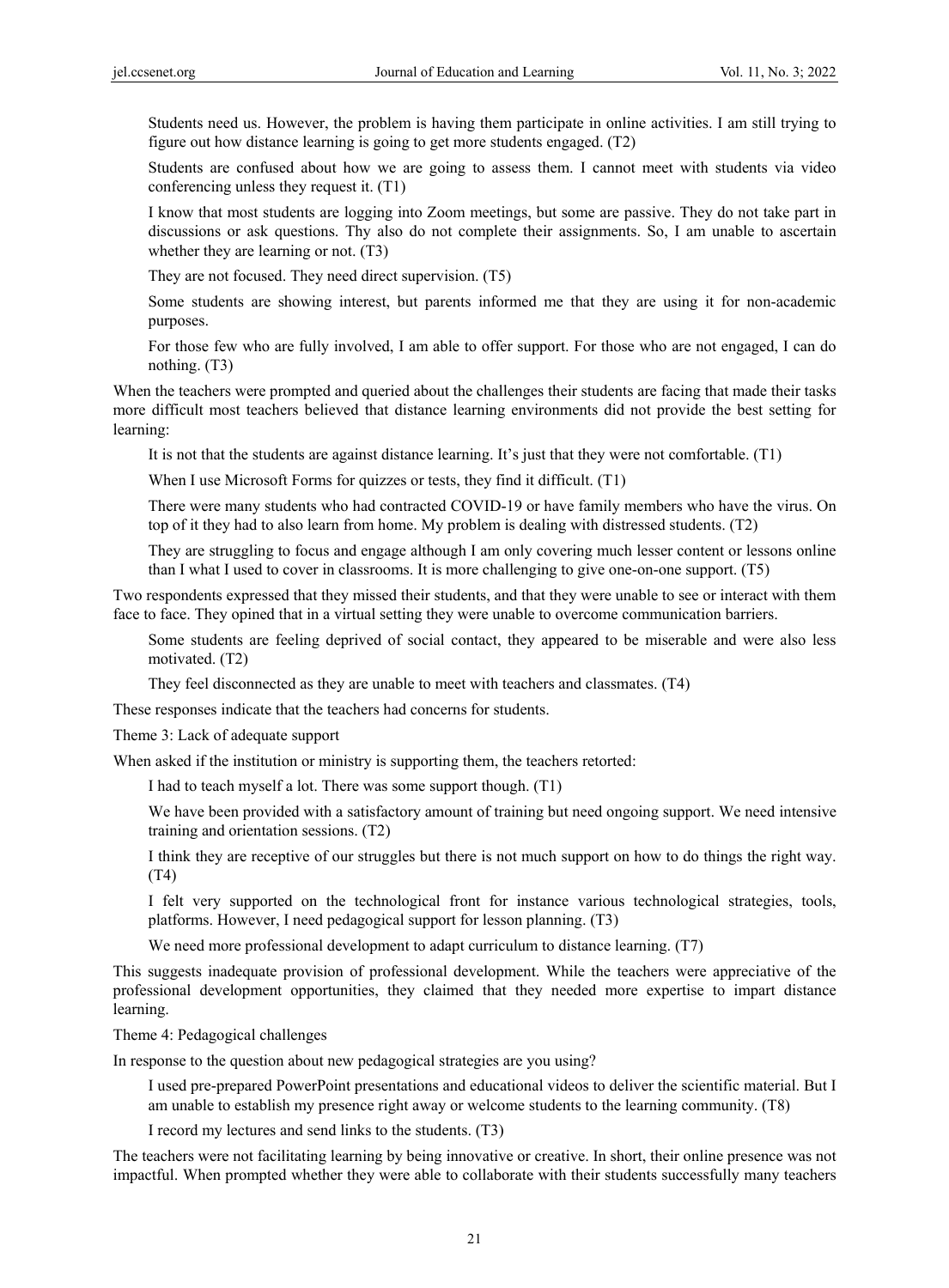claimed that the lack of real-time communication made it difficult to connect with students.

Yes. [we] use technology to communicate. We use email. But some online activities do not allow us to communicate in real time. (T3)

Yes. By using technology. However, it is difficult to collaborate with students when we have no classroom time with them. (T5)

I encourage students to videoconference with peers. (T4)

It is evident from these responses that collaborative learning was not purposeful. The teachers were not able to establish why they had failed to collaborate with students or provide corrective feedback regularly.

Theme 5: Overcoming challenges

On their strengths and what helped make them successful, teachers claimed:

I had been using technology regularly in the classroom prior to the pandemic. However, when we switched to distance learning, I used screencasts and digital copies of assignments and pre-recorded lectures to deliver instruction. (T5)

I used Google Classroom and Google Suite (Docs, Slides, etc.) in order to make the transition fairly smooth. (T6)

These teachers wanted to be successful at distance education as they believed in themselves. Two teachers mentioned that they wanted to reduce the stress of the situation by "*keeping abreast of technologies and constantly familiarizing*" with technology and by "*being adaptable, engaging and showing empathy*". From these responses it is apparent that the teachers had grit, persistence, and determination. They talked about being resourceful and creative.

#### **4. Discussion**

The key findings are technological and pedagogical challenges, lack of professional development and overcoming challenges. Frequency analysis indicated that teachers were not happy with making the transition to distance learning. Although, they felt that they received support to implement or make the shift to distance learning there were a sizeable number of neutral responses which negated their perceptions. One of the key findings was that distance learning impacted their instruction and student engagement. However, it is evident from the surveys that most teachers had selected the neutral option than report their actual opinion The researchers in this study argue that the participants may have chosen a neutral option as they may not be satisfied with distance learning or because they wanted to avoid negative feeling or were reluctant to voice a socially undesirable opinion (Edwards  $&$  Smith, 2016). Since there were many neutral responses, more probes were used during the interviews that followed the survey.

After reviewing all interview data, several themes emerged within challenges which are not very identical to the survey results. The interviewees listed many challenges from both teachers' and students' perspectives. The technological challenges were primarily related to a lack of technological knowledge and skills to teach and learn in a distance learning environment. A key fact from the findings of the study was the lack of preparedness of the teachers and their sense of adaptability. This is in line with a previous study (Collie & Martin, 2018) which emphasizes that teachers with better adaptability were more likely to feel better about distance education. Overall, it is apparent that the teachers were not aware of the significance of technology and teacher presence which are crucial in creating a community of inquiry (Garrison, 2017).

Another finding was that the pedagogies required for the effective implementation of distance education were not yet in evidence amongst most teachers. The teachers positioned this issue under several umbrellas. The sudden shift to distance learning was said to represent a good opportunity to acquire better pedagogical practices that promote student-centred learning. However, this study found that one of the main limitations was the loss of interaction between teachers and students. The absence of face-to-face interaction with their students in distance education proved to be a factor of instability for the teachers in this study. This confirms the claims of Carmo and Franco (2019) who reported that pedagogical mediation in a distance learning environment is a challenge because of the lack of non-vocal elements of nonverbal communication or body language elements in interaction mediated by technology.

Another pedagogical aspect was the lack of innovations in teaching methods which are needed to engage students. This finding suggests that changing the pedagogical practices of teachers from a sage-on the-stage (transmission) to that of a guide-on-the-side by fully integrating new technologies is a complex issue (Tarling  $\&$ Ng'ambi, 2016). The teachers also did not have constructivist-oriented pedagogical beliefs. The results confirm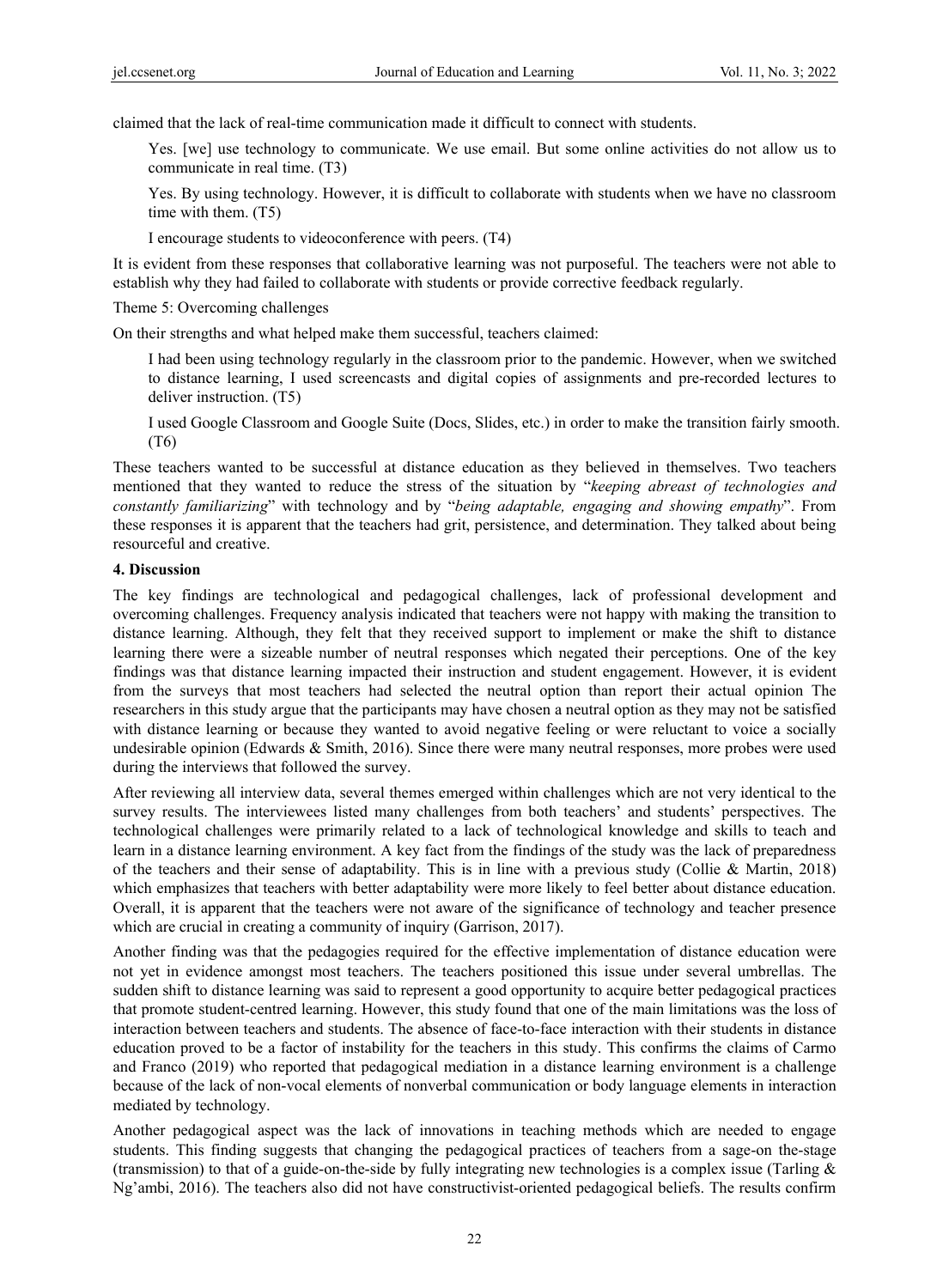previous studies conducted (Alenezi et al., 2020).

The centrality of teachers' professional development in distance learning is highlighted both in the literature reviewed for this study (for example Hebebci et al., 2020; Richter & Idleman, 2017) and in the interview findings, The teachers claimed that they had never taught online before the transition, and very few had received any meaningful professional development. Survey and interview data indicates that some teachers saw the challenges as opportunities to be solved. What they listed as strengths are characteristics that need to be shared.

In conclusion, many challenges impacted the sudden shift to distance education. They discussed the challenges of technology and the worry they had for social interaction. However, most teachers who positioned this endeavour as a challenge were concerned about their students. They feared that students' motivation and engagement would be more challenging. A major strength of these findings is that of being one of the few studies conducted in the context of distance education during a pandemic.

## **5. Limitations**

This study was conducted only in selected public intermediate schools in Kuwait. While this is a relatively small study, it offers useful information about the challenges facing teachers' when making the sudden transition to distance education. The findings can contribute to informing a rapid response to support teachers in crisis and emergency situations. The participating teachers had used interviews and surveys to self-report their views. There are limitations associated with the use of self-report measures and can be subject to bias. It is claimed that self-report is under respondents' control (Haeffel & Howard, 2010). A sample with broader representation of teachers from public and private intermediate schools would strengthen the transferability of the results. Furthermore, the results in the study were based on teachers' self-reports. Future research should involve teachers from secondary schools and cover private schools.

#### **6. Implications**

The findings have implications for the practice of distance education as well as for policy makers and suggest that teacher professional development needs to address school closures during lockdowns. Teachers must be trained to not only deliver instruction online but impart instruction using innovative pedagogical approaches when students and teachers are socially isolated. Teacher professional development can help identify specific pedagogical approaches for encouraging and promoting learning communities online. These programmes can guide teachers to be reflective, not only on how to approach distance education, but also how to influence the way their pupils approach learning. The findings can help teachers to mitigate challenges, and support resilience.

#### **Disclosure statement**

No potential conflict of interest was reported by the researchers.

#### **Compliance with Ethical Standards**

All research participants were teachers and all procedures performed in this study were in accordance with universal ethical standards. It adheres to the 1964 Helsinki declaration. The authors declare that data compiled for this study and its analysis met those ethical requirements.

#### **Informed consent**

Informed consent was obtained from all research participants prior to their participation. They were informed that their participation was voluntary and that they had the freedom to withdraw at any time, without giving a reason and without cost.

# **References**

- Alenezi, E. G. (2018). *An investigation of teacher's beliefs and attitudes regarding the use of tablet computers as a pedagogical tool in teaching practical studies (Electricity and Electronics) in Kuwait Intermediate Schools* (p. 320). Doctoral thesis University of Southampton, Doctoral Thesis.
- Alenezi, E. G., Woollard, J., Alenezi, Y. H., & Alenezi, D. (2020). Pedagogical Approaches of Intermediate Schoolteachers for Teaching Students by Building Online Classroom Communities during the COVID-19 Pandemic. *Journal of Education and Practice*, *11*(30), 9−23. https://doi.org/10.7176/JEP/11-30-02
- Alhashem, F., & Agha, N. (2020). Analysis Based on the Three Objective Educational Domains for Final Summative Secondary Examinations of Science Subject (Chemistry, Physics, and Biology). *Education Research International*, Article ID 8886126. https://doi.org/10.1155/2020/8886126
- Almodaires, A., Alayyar, G., Almsaud, T., & Almutairi, F. (2019). The Effectiveness of Flipped Learning: A Quasi-Experimental Study of the Perceptions of Kuwaiti Pre-Service Teachers. *International Education*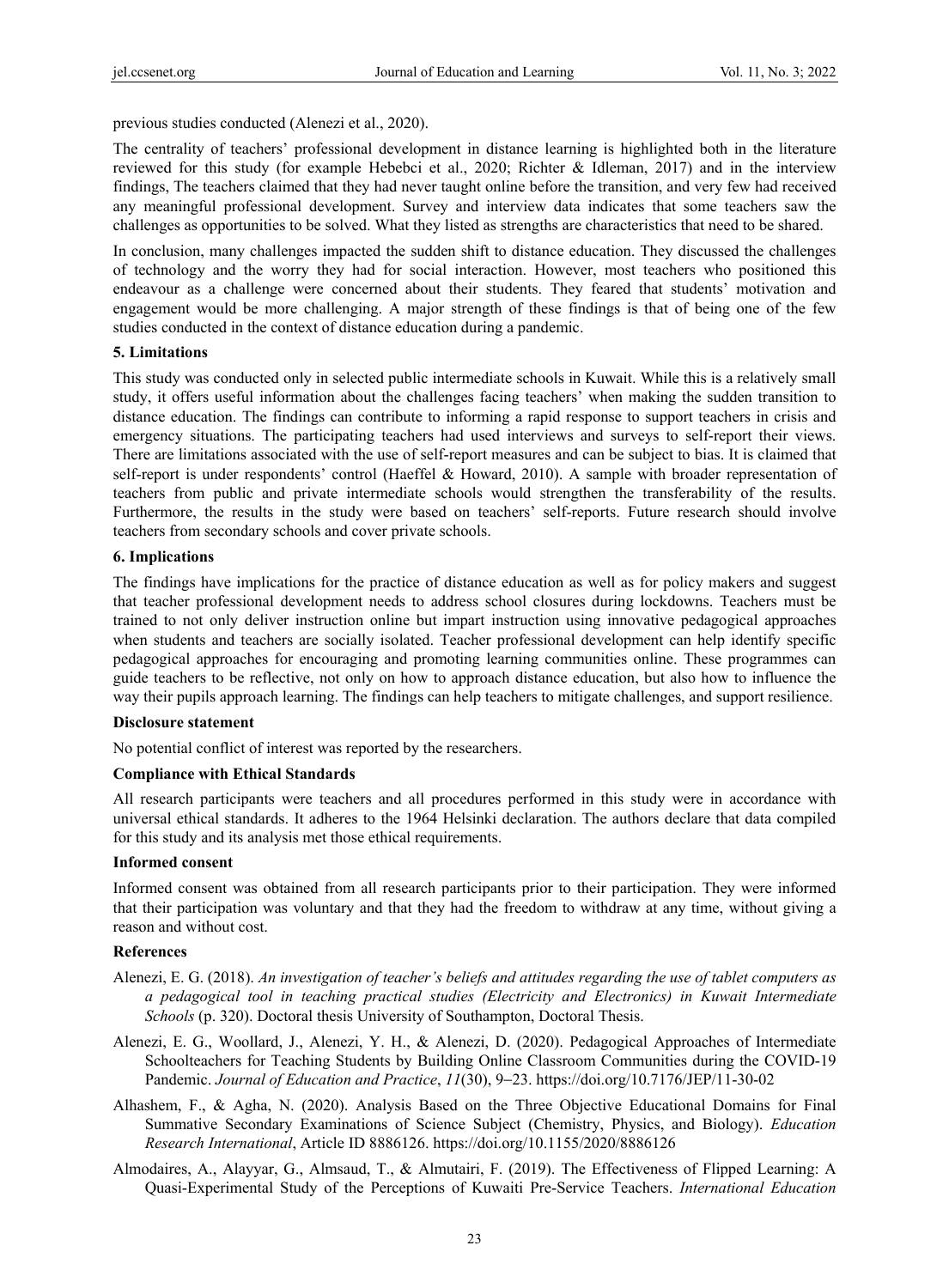*Studies*, *12*(1), https://doi.org/10.5539/ies.v12n1p10

- Armstrong-Mensah, E., Ramsey-White, K., Yankey, B., & Self-Brown, S. (2020). COVID-19 and Distance Learning: Effects on Georgia State University School of Public Health Students. *Front. Public Health*, *8*, 576227. https://doi.org/10.3389/fpubh.2020.576227
- Barrot, J. S., Llenares, I. I., & del Rosario, L. S. (2021). Students' online learning challenges during the pandemic and how they cope with them: The case of the Philippines. *Education and Information Technologies*, *26*, 7321−7338. https://doi.org/10.1007/s10639-021-10589-x
- Bates, A. W. (2019). *Teaching in a Digital Age*. Vancouver, B.C.: Tony Bates Associates Ltd.
- Berry, S. (2019). Teaching to connect: Community-building strategies for the virtual classroom. *Online Learning*, *23*(1), 164−183. https://doi.org/10.24059/olj.v23i1.1425
- Braun, V., & Clarke, V. (2013). *Successful qualitative research: A practical guide for beginners*. London, UK: SAGE.
- Brazendale, K., Beets, M. W., Weaver, R. G., Pate, R. R., Turner-McGrievy, G. M., Kaczynski, A. T., … von Hippel, P. T. (2017). Understanding diferences between summer vs. school obesogenic behaviors of children: The structured days hypothesis. *International Journal of Behavioral Nutrition and Physical Activity*, *14*(100), 1−14. https://doi.org/10.1186/s12966-017-0555-2
- Brooks, S. K., Webster, R. K., Smith, L. E., Woodland, L., Wessely, S., Greenberg, N., & Rubin, G. J. (2020). The psychological impact of quarantine and how to reduce it: Rapid review of the evidence. *The Lancet*, *395*(10227), 912−920. https://doi.org/10.1016/S0140-6736(20)30460-8
- Brown, R. (2019). *13 Differences Between Online and Face to Face Courses*. Miami Regional. E-Campus News. Miami, FL.
- Cardullo, V., Wang, C., Burton, M., & Dong, J. (2021). K-12 teachers' remote teaching self-efficacy during the pandemic. *Journal of Research in Innovative Teaching & Learning*, *14*(1), 32−45 https://doi.org/10.1108/JRIT-10-2020-0055
- Carmo, R. O. S., & Franco, A. P. (2019). From Face-to-Face Teaching to Online Teaching: The Learning of University Teachers in Distance Education. *Educação em Revista*, *35*, e210399. https://doi.org/10.1590/0102-4698210399
- Cavanaugh, C., & DeWeese, A. (2020). Understanding the professional learning and support needs of educators during the initial weeks of pandemic school closures through search terms and content use. *Journal of Technology and Teacher Education*, *28*(2), 233−238.
- Collie, R. J., Granziera, H., & Martin, A. J. (2018). Teachers' perceived autonomy support and adaptability: An investigation employing the job demands-resources model as relevant to workplace exhaustion, disengagement, and commitment. *Teaching and Teacher Education*, *74*, 125−136. https://doi.org/10.1016/j.tate.2018.04.015
- Collie, R. J., & Martin, A. J. (2017). Teachers' sense of adaptability: Examining links with perceived autonomy support, teachers' psychological functioning, and students' numeracy achievement. *Learning and Individual Differences*, *55*, 29−39. https://doi.org/10.1016/j.lindif.2017.03.003
- Creswell, J. W., & Plano Clark, V. L. (2017). *Designing and conducting mixed methods research* (3rd ed.). Thousand Oaks, CA: Sage.
- Dhawan, S. (2020). Online Learning: A Panacea in the Time of COVID-19 Crisis. *Journal of Educational Technology Systems*, *49*(1), 5−22. https://doi.org/10.1177/0047239520934018
- Dong, C., Cao, S., & Li, H. (2020). Young children's online learning during COVID-19 pandemic: Chinese parents' beliefs and attitudes. *Children and Youth Services Review*, *118*, 105440. https://doi.org/10.1016/j.childyouth.2020.105440
- Ertmer, P. A. (2005). Teacher Pedagogical Beliefs: The Final Frontier in Our Quest for Technology Integration? *Educational Technology Research and Development*, *53*(4), 25−39. https://doi.org/10.1007/BF02504683
- Ferraro, F. V., Ambra, F. I., Aruta, L., & Iavarone, M. L. (2020). Distance Learning in the COVID-19 Era: Perceptions in Southern Italy. *Education Science*, *10*, 355. https://doi.org/10.3390/educsci10120355
- Ferri, F., Grifoni, P., & Guzzo, T. (2020). Online Learning and Emergency Remote Teaching: Opportunities and Challenges in Emergency Situations. *Societies*, *10*, 86. https://doi.org/10.3390/soc10040086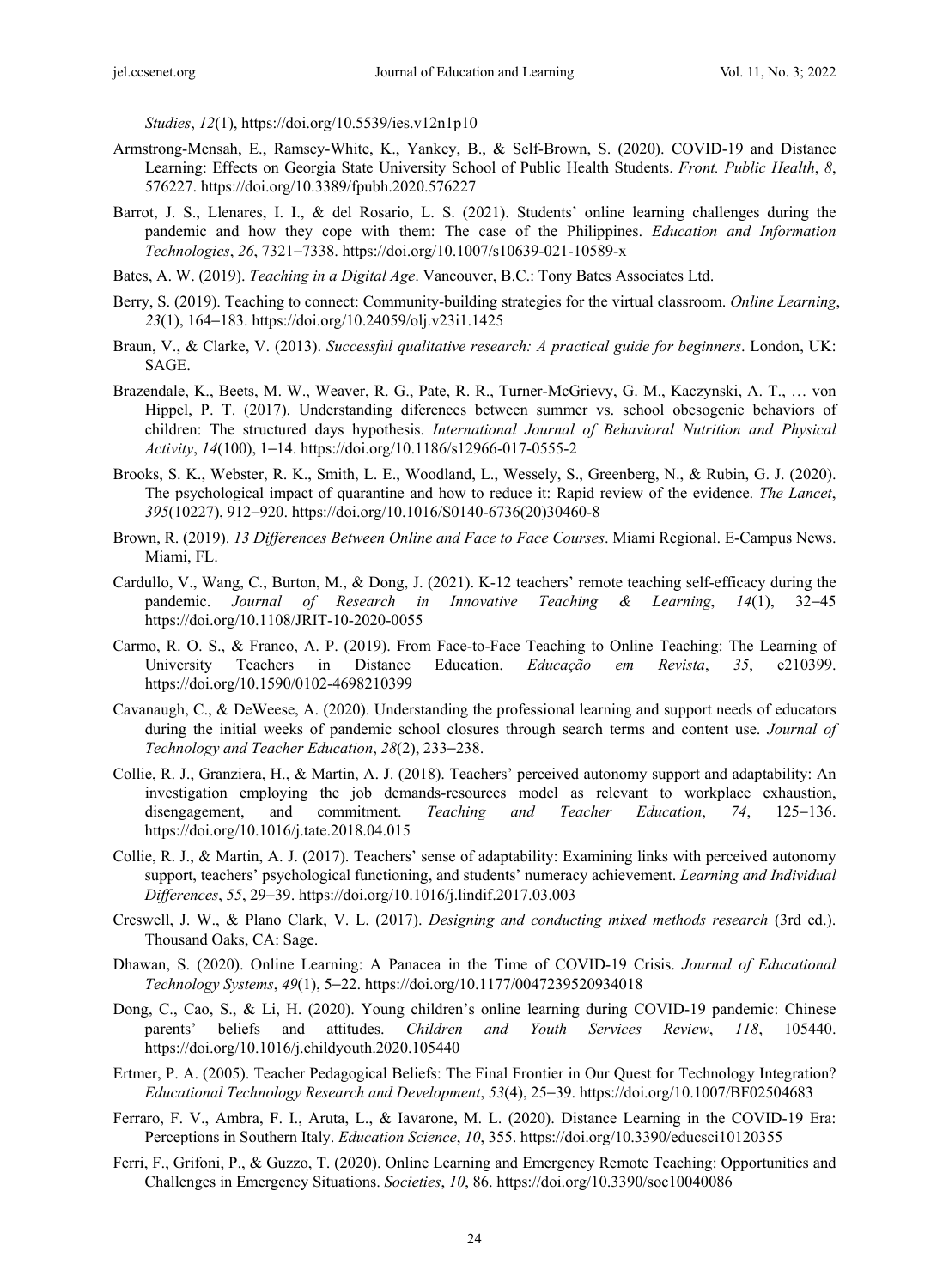- Garrison, D. (2017). *E-Learning in the 21st Century: A Framework for Research and Practice* (3rd ed.). London: Taylor and Francis.
- Gierdowski, D. C. (2019). *Sstudy of undergraduate students and information technology*. EDUCAUSE Center for Analysis and Research. Retrieved from https://library.educause.edu/resources/2019/10/2019-study-of-undergraduate-students-and-information-tech nology
- Greenhow, C., Lewin, C., & Staudt Willet, K. B. (2020). The educational response to Covid-19 across two countries: A critical examination of initial digital pedagogy adoption. *Technology, Pedagogy and Education*, *30*(1), 5−23. https://doi.org/10.1080/1475939X.2020.1866654
- Guangul, F. M., Suhail, A. H., Khalit, M. I., & Khidir, B. A. (2020). Challenges of remote assessment in higher education in the context of COVID-19: A case study of Middle East College. *Educational Assessment, Evaluation and Accountability*, *32*, 519−535 https://doi.org/10.1007/s11092-020-09340-w
- Guri-Rosenblit, S. (2014). Distance education systems and institutions in the online era: An identity crisis. In O. Zawacki-Richter & T. Anderson (Eds.), *Online distance education – Towards a research agenda* (pp. 109−129). Athabasca, Edmonton, Canada: Athabasca University Press
- Haeffel, G. J., & Howard, G. S. (2010). Self-Report: Psychology's Four-Letter Word. *The American Journal of Psychology*, *123*(2), 181−188. https://doi.org/10.5406/amerjpsyc.123.2.0181
- Hebebci, M. T., Bertiz, Y., & Alan, S. (2020). Investigation of views of students and teachers on distance education practices during the Coronavirus (COVID19) Pandemic. *Ijtes*, *4*(4), 267−282. https://doi.org/10.46328/ijtes.v4i4.113
- Hew, K. F., Jia, C., Gonda, D. E., & Bai, S. (2020). Transitioning to the "new normal" of learning in unpredictable times: Pedagogical practices and learning performance in fully online flipped classrooms. *International Journal of Educational Technology in Higher Education*, *17*, 57. https://doi.org/10.1186/s41239-020-00234-x
- Howard, S. K., Tondeur, J., Siddiq, F., & Scherer, R. (2020). Ready, set, go! Profiling teachers' readiness for online teaching in secondary education. *Technology, Pedagogy and Education*, *30*(1), 137−154. https://doi.org/10.1080/1475939X.2020.1839543
- Inverness Institute survey. (2021). Retrieved from https://edsource.org/2021/teachers-reflect-on-a-year-of-learning-under-covid-california-teacher-consultant-r esponse-network/648206
- Jones, A. L., & Kessler, M. A. (2020) Teachers' Emotion and Identity Work During a Pandemic. *Frontiers in Education*, *5*, 583775. https://doi.org/10.3389/feduc.2020.583775
- Kraft, M. A., & Simon, N. S. (2020). *Teachers' Experiences Working from Home During the COVID-19 Pandemic*. New York: Upbeat.
- Martin, F., & Ndoye, A. (2016). Using Learning Analytics to Assess Student Learning in Online Courses, *Journal of University Teaching & Learning Practice*, *13*(3). https://doi.org/10.53761/1.13.3.7
- McGrath, C., Palmgren, P. J., & Liljedahl, M. (2019). Twelve tips for conducting qualitative research interviews. *Medical Teacher*, *41*(9), 1002−1006 https://doi.org/10.1080/0142159X.2018.1497149
- Mykota, D. (2017). The impact of learner characteristics on the multi-dimensional construct of social presence. *The Turkish Online Journal of Educational Technology*, *16*(2), 137−144.
- Pokhrel, S., & Chhetri, R. (2021) A Literature Review on Impact of COVID-19 Pandemic on Teaching and Learning. *Higher Education for the Future*, *8*(1), 133−141 https://doi.org/10.1177/2347631120983481
- Poth, R. D. (2018). Social presence in online learning. In M. Marmon (Ed.), *Enhancing social presence in online environments* (pp. 88−116). IGI Global. https://doi.org/10.4018/978-1-5225-3229-3.ch005.
- Reid-Martinez, K., & Grooms, L. D. (2018). Online Learning Propelled by Constructivism. In *Encyclopedia of Information Science and Technology* (4th ed., pp. 2588−2598). IGI Global. https://doi.org/10.4018/978-1-5225-2255-3.ch226
- Richter, S., & Idleman, L. (2017). Online teaching efficacy: A product of professional development and ongoing support. *International Journal of Nursing Education Scholarship*, *1*, 1. https://doi.org/10.1515/ijnes-2016-0033